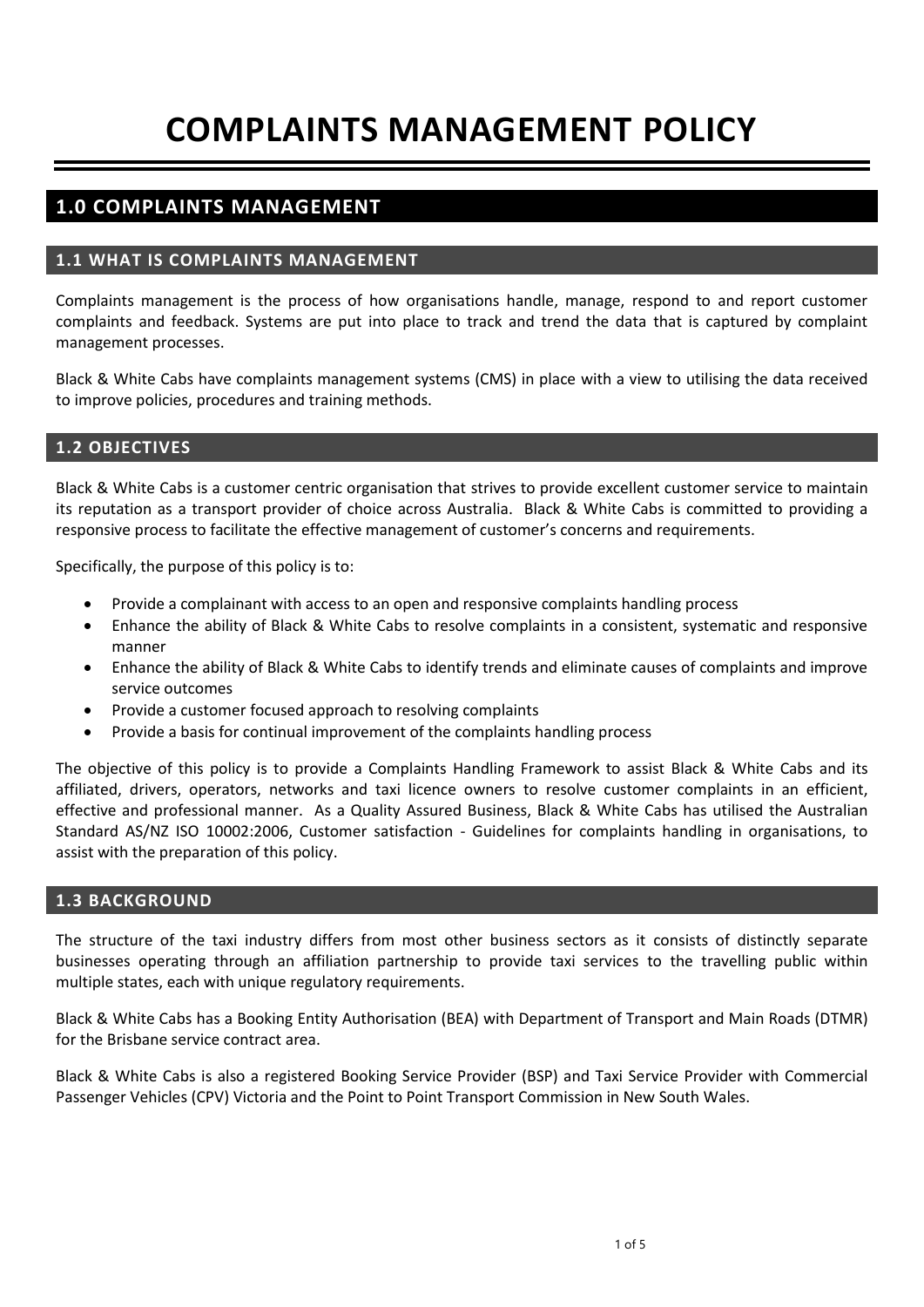# **1.4 DEFINITIONS**

This complaint handling policy is intended to address complaints made by complainants to Black & White Cabs about the company's services, products, employees, affiliated Taxi Drivers and affiliated Taxi Operators. AS ISO 10002:2006 defines complaint and complainant as:

## **Complaint:**

An expression of dissatisfaction made to an organisation, related to its products, or the complaints handling process itself, where a response or resolution is explicitly or implicitly expected.

#### **Complainant:**

A person, organisation or representative, that makes a complaint.

Any person or organisation, including Affiliates (the complainant) who is dissatisfied with a product or service provided by the organisation and/or its Affiliates, for any reason, may contact Black & White Cabs to make a complaint. Complaints may be provided orally, or in writing.

Some complaints may not include sufficient information, detail or contact information to enable a successful investigation and/or response to be completed by Black & White Cabs. These complaints may consist of undefined, incomplete or unsubstantiated negative feedback only.

Whilst this feedback is utilised within the continual improvement environment of the organisation, feedback of this nature may not require a resolution or formal follow- up. As such this policy does not apply to feedback of this nature.

# **1.5 UNREASONABLE COMPLAINANT CONDUCT**

All complainants are entitled to a fair share of the organisations time and resources. Black & White Cabs has the right to decide how to deal with a complaint, including how the investigation is conducted and by whom, the allocation of time and resources, the assistance the complainant needs to provide and how the complaint will be resolved. Complainants are expected to act reasonably.

The following are examples of unreasonable complainant conduct:

- Rude and aggressive conduct
- Obstinacy in communicating with complaints handling staff
- Exaggeration or dishonesty in explaining a complaint
- Unreasonable persistence with a complaint that has been investigated or closed, and
- Demands that are unrealistic or disproportionate

Black & White Cabs is committed to treating all complainants fairly and with respect. We strive to show impartiality and professionalism when facing challenging behaviour and, we will not however tolerate conduct that is violent, threatening, aggressive or abusive. If complainants behave in such a manner, complaints handling staff may notify a complainant that their conduct is unreasonable. If the behaviour continues; access to the complaints handling process may be restricted or terminated.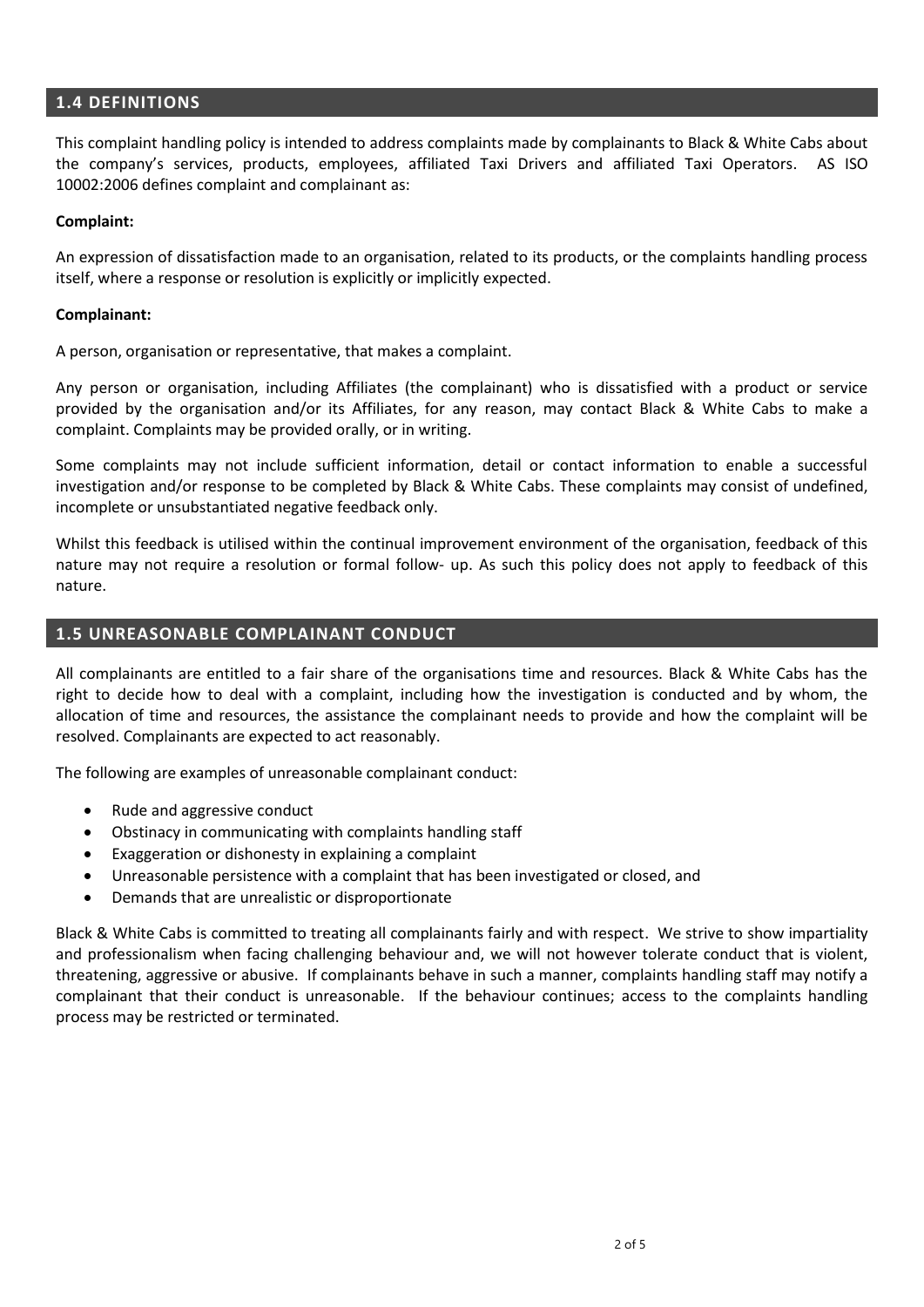# **1.6 EFFECTIVE COMPLAINTS HANDLING**

**Visibility:** Information regarding the complaints process, including our Complaints Handling Policy are available on our website, in the driver handbook and internally.

**Accessibility:** Complaints may be made by phone, fax, email, via our website, by mail or in person. Detailed information is provided below.

**Responsiveness:** Acknowledgement of the receipt of a complaint occurs immediately. We endeavour to investigate and resolve urgent complaints within 2 business days and non-urgent or routine complaints within 5 business days. Due to operational constraints, from time to time, the investigation process for some complaints may exceed these timeframes, in these instances, complainants will be notified and provided with progress updates.

**Objectivity:** Each complaint is addressed in an equitable, objective and unbiased manner throughout the complaints handling process.

**Charges:** Access to our complaints handling process is free of charge.

**Confidentiality:** Personal information is actively protected from disclosure, information is only utilised where needed to address the complaint unless the complainant expressly consents to its disclosure. Similarly, personally identifiable information of Black & White Cabs personnel and affiliates is also actively protected from disclosure in the course of an investigation and resolution of a complaint.

**Customer-Focused Approach:** Black & White Cabs is a customer focused organisation and we are open to feedback, including complaints. The entire organisation is committed to an efficient and fair resolution of complaints.

**Accountability:** All personnel and affiliates are accountable for their work performance and accept responsibility for effective complaints handling and reporting.

**Continual Improvement:** The complaints handling policy and process is Quality Assured and is formally reviewed annually in addition to ad hoc periodic reviews as a result of feedback about the complaints handling process.

# **2.0 COMPLAINTS HANDLING PROCESS**

# **2.1 SUBMISSION**

Complaints can be made by phone, email, fax, mail, or in person:

| Phone:     | +61 7 3860 1800                                                              |
|------------|------------------------------------------------------------------------------|
| Fax:       | +61 7 3860 6000                                                              |
| Email:     | fleet@blackandwhitecabs.com.au                                               |
| Web:       | https://www.blackandwhitecabs.com.au/contact/                                |
| Mail:      | The Customer Liaison Officer<br>PO Box 1097<br>Hamilton Qld 4007             |
| In Person: | <b>Black &amp; White Cabs</b><br>11 Dryandra Rd<br>Brisbane Airport Qld 4000 |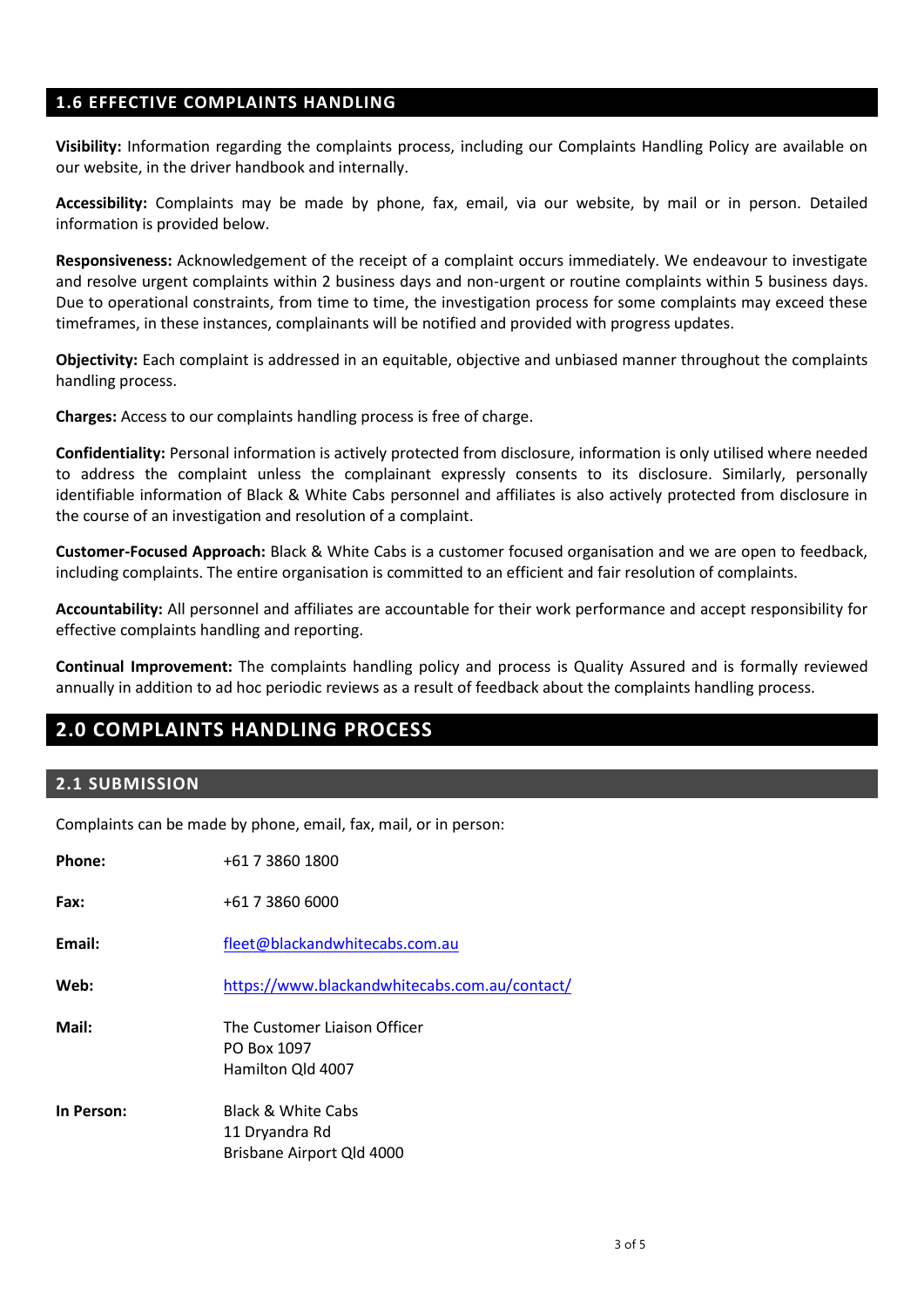All complaints – regardless of the submission method – will be lodged into our ServiceDesk system. This allows for accurate tracking and management of inbound and outbound enquiries. The ServiceDesk system will generate a reference number, which will be provided for use in future communications.

Acknowledgement of the receipt of a complaint will occur when it is entered into the ServiceDesk system. For emails this is automatic. For all other methods, it will happen once the complaint is logged in the system.

Sufficient information will need to be obtained to facilitate the investigation of a complaint, this is best done upon initial complaint submission, the forms provided on our website detail the information required. We may need to obtain further information or clarification from a complainant as required.

We aim to investigate and resolve urgent complaints within 2 business days and non-urgent or routine complaints within 5 business days. (Urgent complaints are defined as those that affect the safety and/or security of passengers, the public, drivers and/or employees. Non-urgent complaints are all other complaints.)

Due to operational constraints, from time to time, the investigation process for some complaints may exceed these timeframes, in these instances if required; complainants will be notified and provided with progress updates. An upto-date status of a complaint will be provided to a complainant upon request. If a complainant requires assistance to complete a complaint submission, they may contact the Customer Liaison Officer.

# **2.2 ASSESSMENT**

Each complaint is assessed initially based on its severity, safety concerns, complexity and impact. Complaints handling resource allocation is prioritised on a daily basis to ensure the timely resolution of all complaints. Some elements (or all) of a complaint may be allocated to different personnel or a different department to conduct some (or all) of the investigation via ServiceDesk. To ensure complaints are resolved in a timely manner, different personnel or a different department are required to provide a response within 24 hours.

# **2.3 INVESTIGATION**

The level of investigation is allocated commensurate with the seriousness, frequency of occurrence and severity of the complaint. Complaint investigations are planned and follow specific systematic procedures. All investigations are approached impartially and the facts and contentions in support of a complaint are weighed objectively.

Complaints are conducted in private to ensure confidentiality. We actively protect the personal information gathered as part of an investigation.

Investigations are conducted within the following parameters:

- Investigative findings must be based upon evidence that is relevant and logically capable of supporting the finding - not on guesswork, assumptions, preconceptions or suspicion
- Where evidence is inconclusive, evenly balanced or scant, it may not be possible to resolve a disputed matter
- Rules of evidence that apply in court do not apply to administrative investigations. An investigator may use any reliable information obtained from any source
- Written records of verbal evidence will be kept
- Investigators may ask complainants for all reasonable assistance throughout the investigation
- To accord natural justice, complainants will be provided with an opportunity to comment on contrary information or claims prior to the dismissal of a complaint